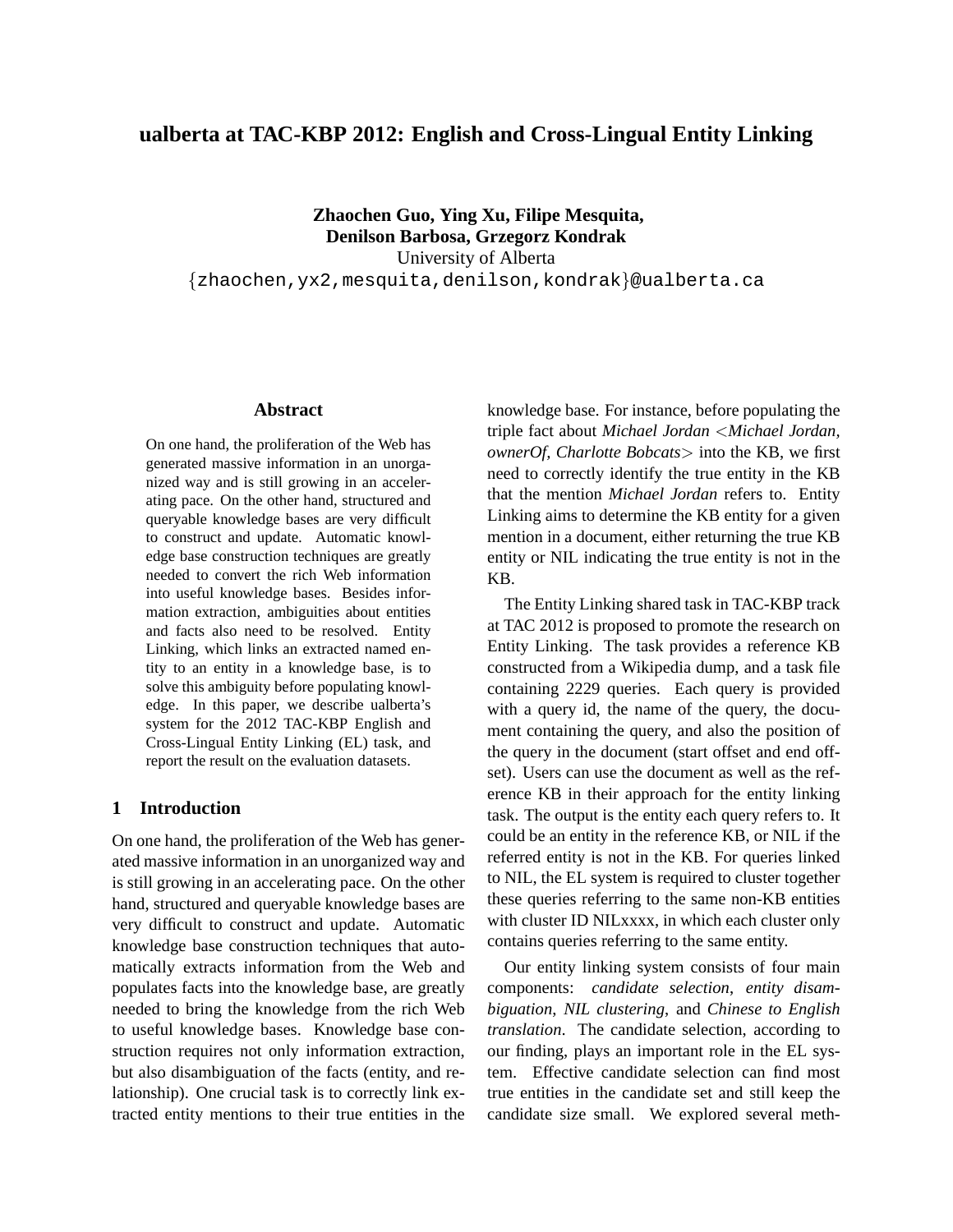ods to increase the recall of candidate selection from both the document side and the knowledge base side. For the entity disambiguation, we employed a collective approach that links all mentions in the document collectively aiming to find an optimal assignment for the mentions. We implemented the Cucerzan (2007)'s category-based approach, as well as a hyperlink-based approach, and compared the performance of these two approaches. We then employed a graph-based hierarchical clustering approach for the NIL clustering. The clustering approach utilizes the results of the entity linking and the graph of entities constructed from the document and the reference KB. Our Chinese to English translation component translates and transliterates Chinese queries and other named entities in the document to English and then uses the English EL approach to solve the cross-lingual EL task.

This report is organized as follows. Section 2 introduces our entity linking framework. Section 3, 4, 5, and 6 give detailed description of the components in our EL system respectively. The results are shown in section 7.

## **2 Entity Linking Framework**

According to the task definition from the TAC-KBP, there is only one mention per document in each query. However, our approach performs the EL in a collective way which needs to exploit the linking results of other mentions in the same document, thus a NER is performed to extract named entities from the document prior to the candidate selection. We employed the Stanford CRF-NER  $<sup>1</sup>$  to extract men-</sup> tions. For queries that are not in the extracted mention list, we explicitly create a mention and add it to the mention list.

### **3 Candidate Selection**

After identifying the mentions in a document, the candidate selection component selects a set of candidates for each mention. Due to the name variations and spelling issues, names may be represented in several different ways which may result in mismatching of mentions and their true entities. To solve this problem and increase the recall, we expand the query in two aspects.

One is the knowledge base from which aliases of entities can be collected. The approach in Cucerzan (2007) is used for the alias collection. According to Wikipedia, aliases are mainly from four sources: entity title, redirect page, disambiguation page, and anchor text in Wikipedia pages. We also keep the frequency of an alias referring to an entity, and the source of the alias: name, redirect, disambiguation, and link. In the evaluation section, we show how the alias source affects the recall.

In the training dataset, we found that a few true candidates are missed because the abbreviation of the entity is not in the dictionary. To solve this problem, we explicitly build a set of abbreviations for the entities, and add the set into the dictionary. For any entity in the dictionary having at least two words with capital letters, we concatenate all capital letter together to form its abbreviation. This can increase the recall. However, it also brings in too many noisy candidates and greatly increases the candidate size. For example, very few PERSON entities have abbreviation as their alias, e.g. *MJ* for *Michael Jordan*, and *Michael Jackson*. Our results show that the abbreviation expansion increases the running time of the EL as well as decreases the accuracy. Thus we discard this expansion in our system.

The other way to increase the recall is from the document side. From the training dataset we find that many queries are also mentioned by its full name in the same document. For example, a person is introduced with its full name at the beginning and then referred to with only its first name or last name later. Also an abbreviation and its full name may coexist in the same document. Identifying the full name of a mention will greatly increase the chance to find the true entity in the knowledge base. For instance, *ABC* could refer to various entities, but we can directly tell its true entity when given its full name *All Basotho Convention*. For this task, we use co-reference resolution tools (GATE's OrthMatcher<sup>2</sup>) for the query expansion and improve the recall of candidate selection.

Given the expanded query set and alias collection, we use a fuzzy query over the alias collection in-

<sup>&</sup>lt;sup>1</sup>http://nlp.stanford.edu/software/ CRF-NER.shtml

 ${}^{2}$ http://gate.ac.uk/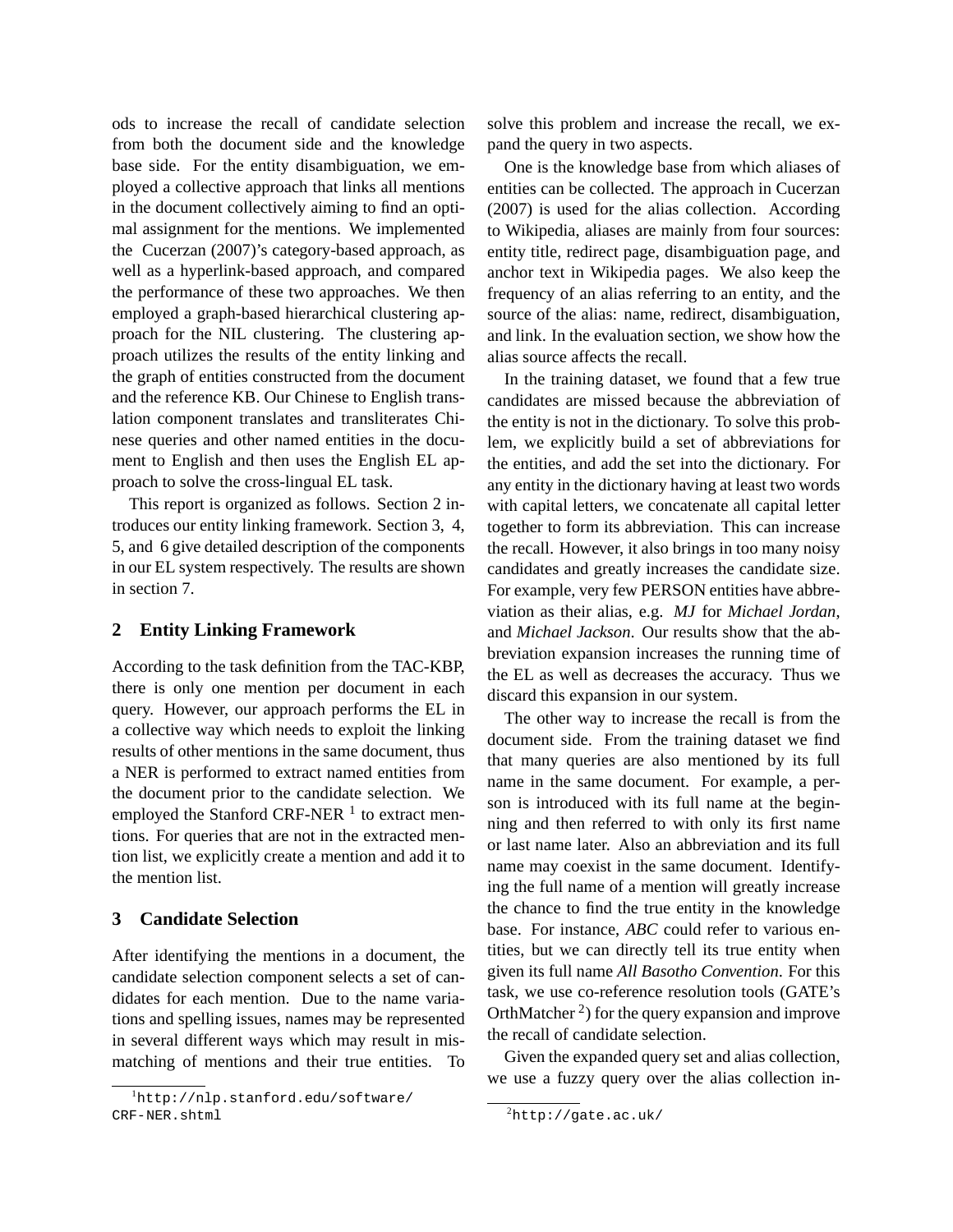stead of the direct search over a lookup tables to handle the case of typos or spelling variations. For the implementation, Apache Lucene<sup>3</sup> is used to build an inverted index for the alias collection and search over the index using Dice Coefficient. Then the top-K (e.g. 5) results are used to obtain the candidates.

In general, we found that the candidate selection is actually playing a more important role in the entity linking process. A good candidate selection approach can greatly increase the recall and reduce the size of candidate set so as to further improve the accuracy and efficiency of the entity disambiguation.

#### **4 Entity Disambiguation**

Our entity disambiguation component employs a collective approach that aims to find an assignment for all mentions in a document which can maximize an objective function. We exploit not only the local features such as bag-of-words, but also the global feature such as the coherence of entities. The objective function is defined as follows.

$$
E^* = \arg \max \sum_{i=1}^{N} (\phi(m_i, e_i) + \sum_{e_j \in E} \psi(e_i, e_j))
$$

in which  $E$  is an assignment for mentions in the document,  $m_i$  is the given query mention, and  $e_i$  is a potential candidate.  $\phi(m_i, e_i)$  measures the local similarity between  $m_i$  and  $e_i$ , and  $\sum_{e_j \in E} \psi(e_i, e_j)$  measures the coherence between candidate  $e_i$  and the rest of entities  $e_j$  in the assignment E.

We employ the approach proposed in Cucerzan (2007) to compute the local similarity  $\phi(m_i, e_i)$ . For entity  $e_i$ , a context vector is built from the named entities in its Wikipedia page. For mention  $m_i$ , its context vector consists of named entities extracted using NER tools and named entities matching against the entity dictionary (includes entity name and their redirect name). Note that all mentions in the same document have the same context vector.

The global coherence of  $E$  is measured by the relatedness between entities. In our system, we implemented two relatedness measures, a category-based measure (Cucerzan, 2007), and a hyperlink-based measure (Milne and Witten, 2008). Details are given below.

#### **4.1 Category-based Relatedness**

Category in the Wikipedia is a topic indicating the characteristics of an entity so as to effectively browse and find entities. The category-based relatedness is based on the assumption that semantically related entities should share common topics. For example, *Chicago Bulls* is sharing several categories such as *NBA* and *basketball* with the basketball player *Michael Jordan*, but no categories with the researcher *Michael Jordan*. For entities in the KB, the category information can be easily extracted from the *category* section of an entity page, and also the *list* and *table* page.

When measuring the relatedness between  $e_i$  and the rest entities in  $E$  (which is not given a priori), every entity pair  $\langle e_i, e_j \rangle$  needs to be compared. Finding the optimal assignment is proven to be a NP-Hard problem (Cucerzan, 2007). To simplify the problem, Cucerzan proposed to union the categories of all mentions' candidates and set as the category set of  $E$ . In this way, measuring the coherence of entities in  $E$  is converted to the measurement of the relatedness between  $e_i$  and  $E$ .

Same as the local similarity, we built a category vector for entities, and compute the relatedness between entity  $e_i$  and the assignment E as following:

$$
sr(e_i, E) = \langle e_i \cdot T, \bar{E} \rangle \tag{1}
$$

in which  $e_i$ . T is the category vector of entity  $e_i$ , and  $\overline{E}$  is the category vector of the assignment E as defined above.

#### **4.2 Hyperlink-based Relatedness**

Though the category-based approach can somehow capture the relatedness of two entities, there are several issues with this approach. First, the category information in Wikipedia is not well organized and formatted, which results in many noisy categories for entities. Second, the naming convention of category is not well defined, so two categories indicating the same topic do not contribute to the relatedness. For example, *Michael Jordan* is in the category *Basketball players at the 1984 Summer Olympics* and its team player *Scottie Pippen* is in the category *Basketball players at the 1996 Summer Olympics*. Though *Michael Jordan* and *Scottie Pippen* are closely related, these two categories do not match literally and contribute to their relatedness measure.

 ${}^{3}$ http://lucene.apache.org/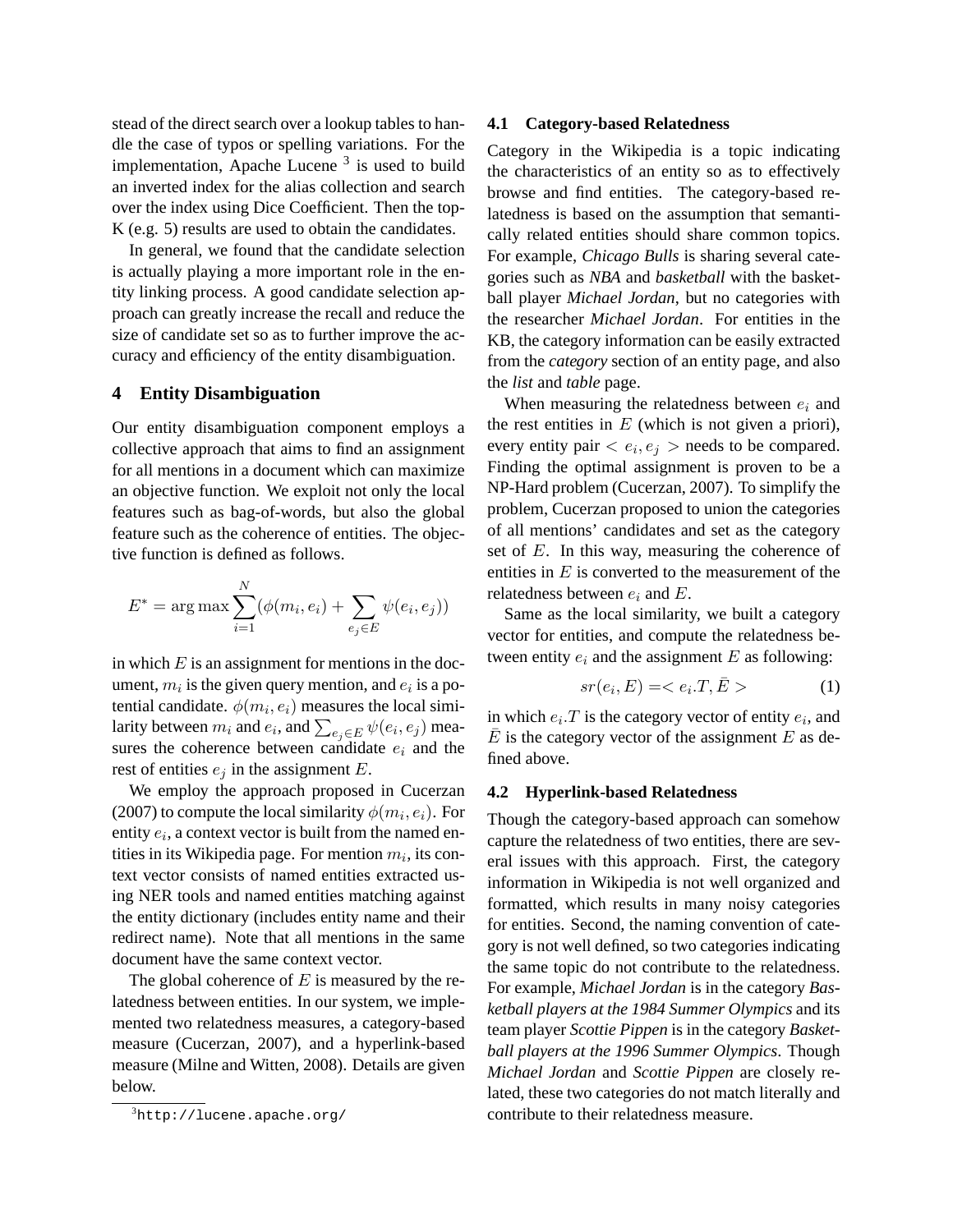To solve this issue, Milne and Witten (2008) proposes to measure the relatedness between entities using the hyper-link structure in Wikipedia. In their assumption, two entities are semantically related if they are linked from or link to a common entity. Formally, the relatedness is defined as following:

$$
sr(e_i, e_j) = \frac{\log(\max(|A|, |B|)) - \log(|A \cap B|)}{\log(|W|) - \log(\min(|A|, |B|))}
$$
(2)

in which  $A$  and  $B$  are the sets of Wikipedia pages linking to  $e_i$  and  $e_j$  respectively, and W is the whole Wikipedia page set.

Same as the category-based measure, finding the optimal assignment  $E$  is a NP-Hard problem. Thus, we seek an iterative heuristic approach. For each mention, we first rank the candidates based on their local similarity, and then choose the top N candidates (N is set experimentally). To measure the relatedness between  $e_i$  and the rest entities  $e_i$  in E, we temporarily set  $e_i$  to the top candidate, and compute the relatedness. For each candidate  $e_i$  of mention  $m_i$ , we measure their similarity with  $m_i$  according to formula 4, and re-ranking the candidates using the new similarity. This procedure is repeated until the ranking of candidates for every mention does not change any more. Then the top ranking entity is determined as the true entity for a mention.

### **5 NIL clustering**

For queries whose true entity is not in the reference KB, an additional task is the NIL clustering which clusters these queries into different sets so that each set contains only queries referring to the same entity. This task is very similar to the Web People Search task except that the NIL clustering handles not only *person* but also *organization* and *location*. It is also a variation of the cross-document coreference resolution problem. Traditional approaches commonly cluster mentions by measuring their context similarity such as bag-of-words or NEs. These approaches could encounter the context sparsity problem in which finding unambiguous contexts for two mentions is difficult. In our implementation we explore a relational clustering approach for this task.

Our approach exploits the entity linking results for the NIL clustering. The first step is to construct a graph of mentions in each document in which the



Figure 1: A sample graph built over documents and KB.

node is a mention and the edge is the co-occurrence relationship between mentions. The co-occurrence relationship could be extracted from the sentence level, paragraph level, or the document level. Note that the graph constructed now is disconnected from each other (only mentions in the same document are connected). As a pre-processing step, we connect the disconnected graph using the entity disambiguation results by linking mentions from different documents through their referred entities. Figure 1 shows a sample graph built over the document collection. As we can see from the figure, *Washington Redskins* in *doc1* is linked to *Redskins* in *doc2* because they both link to the entity *Washington Redskins* in the reference KB. This relationship can provide additional evidence for clustering the query mention *Ashburn* in *doc1* and *doc2*.

After building the graph, we then use the *agglomerative hierarchical clustering* for the NIL clustering. Algorithm 1 gives a high level description of the relational NIL clustering algorithm. The basic process is to perform pair-wise comparisons over mention pairs and merge mentions whose similarity is greater than a threshold. The similarity is measured as follow:

$$
sim(m_i, m_j) = \alpha * sim_A(m_i, m_j)
$$
  
+(1 - \alpha) \* sim\_R(m\_i, m\_j) (3)

in which  $sim_A(m_i, m_j)$  is the attribute similarity of  $m_i$  and  $m_j$ , and  $sim_R(m_i, m_j)$  is their relational similarity.  $\alpha$  is the weight.

For measuring the attribute similarity, we simply use the string similarity of the mention name (edit distance). Future work will add more lexical fea-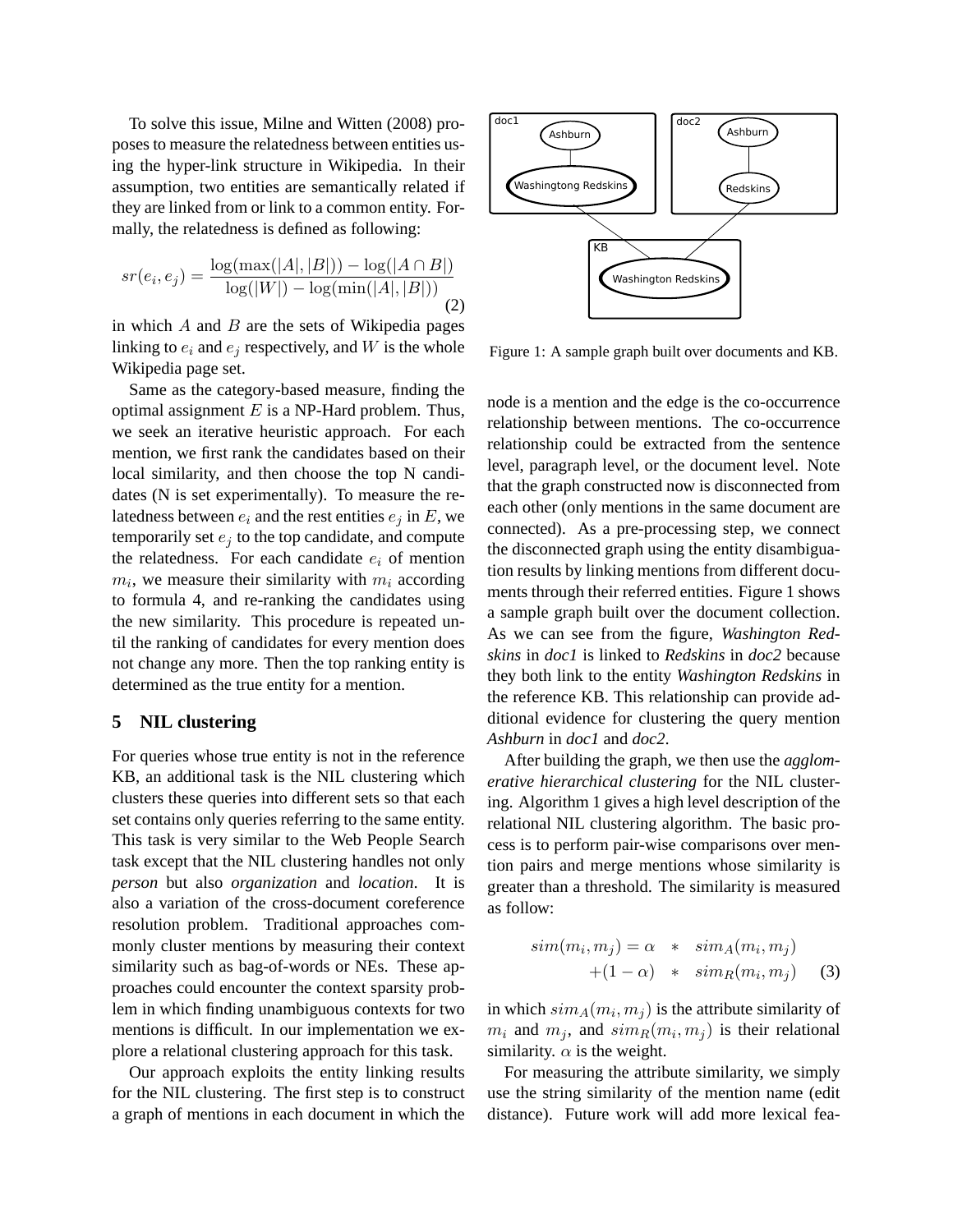tures such as bag-of-words and NEs. For the relational similarity, we measure the Jaccard Coefficient over the neighbouring sets  $(Nbr(m_i)$  and  $Nbr(m_i)$ of the two mentions.

$$
sim_R(m_i, m_j) = \frac{|Nbr(m_i) \cap Nbr(m_j)|}{|Nbr(m_i) \cup Nbr(m_j)|}
$$

From the algorithm, we can see that the pair-wise clustering process requires a quadratic time complexity. To improve the performance, a blocking technique (McCallum et al., 2000) is employed to group similar mentions together and then compare mentions in the same block. Mentions in different blocks will not be compared so as to reduce the unnecessary comparisons and thus improve the efficiency.

### **6 Chinese Cross-lingual Entity Linking**

Our Chinese cross-lingual EL system uses a translation model to translate Chinese queries and documents to English, and then apply the English EL system on the translated queries to generate the final results. The translation model is a combination of three parts: Pinyin transliteration, translation, and transliteration model. In the following, we first introduce the query processing, and then the document processing.

### **6.1 Query Processing**

We use three bilingual dictionaries for our task. The first is the Chinese character to Pinyin dictionary (Pinyin dictionary), the second is LDC Chinese-English Translation Lexicon (LDC dictionary), and the last is a dictionary we gathered from the Chinese Wikipedia, for which we map the Chinese document title to its corresponding English document title (Wiki-dictionary).

The first step is to check if a query is a Chinese Wiki-title, if yes, the translation is the query's corresponding English Wiki-title. Otherwise, we emply ICTCLAS<sup>4</sup> (a Chinese segmentation tool) to segment the query. The Pinyin dictionary is used to translate characters if the segmentation is composed of unigrams and the first character is a possible Chinese surname according to LDC dictionary. Otherwise, we will combine both a transliteration model and a translation model. The results of both models are kept as translation input to the English EL system.

The transliteration model is based on the system DIRECTL+ (Jiampojamarn et al., 2010). DI-RECTL+ is an online discriminative training system that incorporates joint n-gram features and many-tomany alignments generated by M2M-ALIGNER (Jiampojamarn et al., 2007). The system is trained on NEWs (Named Entity Workshop) 2012 Chinese to English data set.

The translation model is based on Moses<sup>5</sup>, a statistical machine translation tool. We use the Wikidictionary as the training data. Other bilingual corpora such as LDC2004 Multiple Translation corpus are also explored. Our evaluation found that title dictionary performs the best. ICTCLAS is used for Chinese segmentation before training the alignment.

### **6.2 Document Processing**

We also translate the document from Chinese to English. Different from the query process, after we segment the document using ICTCLAS, only words in the Wiki-dictionary are translated. Here we did not use any other dictionaries to increase the precision. Future work will explore other dictionaries for works not in the Wiki-dictionary.

# **7 Results**

Below we report the evaluation results about our system.

<sup>4</sup>http://www.ictclas.org/

<sup>5</sup>http://www.statmt.org/moses/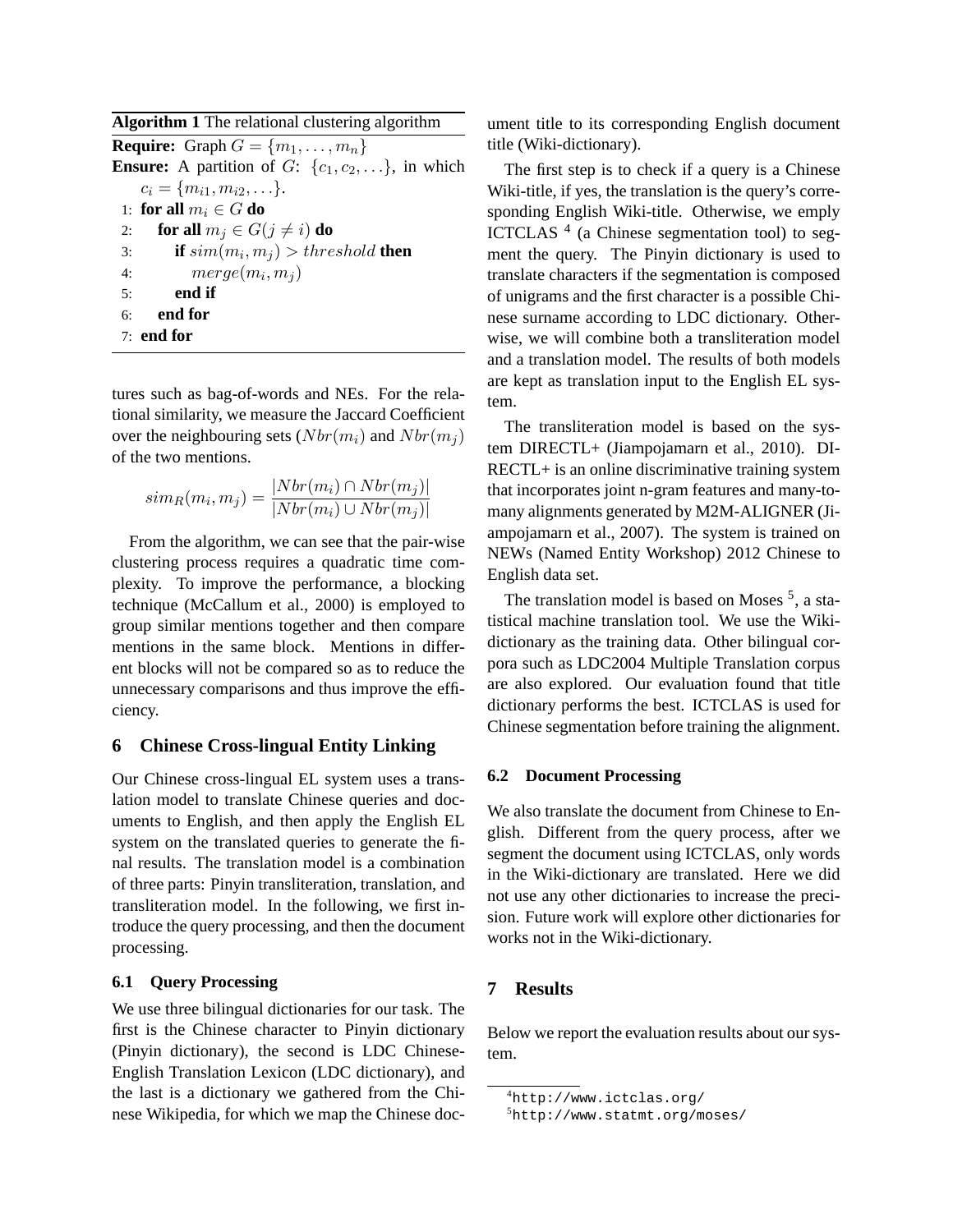|                                      |  |                                                                |             | no-link   link-2   link-3   link-3+type   link-5   link-5+coref |
|--------------------------------------|--|----------------------------------------------------------------|-------------|-----------------------------------------------------------------|
|                                      |  | Recall $\vert$ 0.755 $\vert$ 0.949 $\vert$ 0.941 $\vert$ 0.938 | $\pm 0.898$ | 0.924                                                           |
| Purity   $33.16$   $42.10$   $36.14$ |  | 31.90                                                          | 29.46       | 31.66                                                           |

Table 1: Candidate selection results on the TAC 2011 dataset.

### **7.1 Candidate Selection**

Two metrics are defined to measure the performance of candidate selection as follows:

$$
recall = \frac{\text{\# of queries with true candidates selected number of candidates per mention is slightly high,}}{N} \text{ which we will further investigate in the future.}
$$
\n
$$
purity = \frac{\sum_{i=1}^{N} candisize(m_i)}{N} \qquad \qquad 7.2 \text{ Fritiv. Disambination.}
$$

in which N is the total number of queries, " $\#$  of queries with true candidates selected" is the number of queries whose true candidate is in their candidate set, and  $candsize(m_i)$  is the number of entities in  $m_i$ 's candidate set.

Here the *recall* measures how accurate the candidate selection is, and the purity measures the effectiveness of the system.

Table 1 shows the results of our candidate selection method with different configurations. Note that the evaluation dataset contains only the queries whose true entity is in the reference KB. In the experiment, we mainly check how the performance is affected by various factors: alias from the anchor text, their frequency, the type of entities, and the indocument coreference resolution. From the table, we can see that the anchor text is a valuable resource for the alias collection. Since there are many noisy aliases coming from the link source, we experiment with different frequency threshold to filter aliases, e.g. we only choose aliases from link with frequency higher than 3. As shown by the purity, higher threshold will filter out noisy aliases and slightly reduce the recall. For entity type, we found that simply filtering candidates by comparing the type is not practical since the accuracy of type extraction by NER is not high enough. Therefore, our system simply removes candidates whose type is not person, organization, location and miscellaneous. This strategy can remove many noisy candidates without sacrificing much recall. Finally, we found that in-document coreference resolution can greatly increase the recall (from 0.898 to 0.924).

In general, alias from anchor text is valuable, type filtering helps with reducing noisy aliases, and the in-document coreference resolution can increase the recall. One issue with our system is that the average

which we will further investigate in the future.

#### **7.2 Entity Disambiguation**

|               | category | hyperlink |
|---------------|----------|-----------|
| $2010$ -eval  | 0.741    | n/a       |
| $2010$ -train | 0.688    | 0.778     |
| 2011-eval     | 0.660    | 0.714     |
| $2012$ -eval  | 0.547    | n/a       |

Table 2: Entity Linking results on past TAC training and evaluation datasets.

Table 2 shows the results of category-based and hyperlink-based EL approaches on the past TAC datasets. Here we only evaluated the categorybased approach at the time of submission. However, we further measure the hyperlink-based approach after the submission. As shown in the table, the hyperlink-based relatedness measure performed much better than the category-based measure. This is because the hyperlink structure in Wikipedia is a better indication for semantic relatedness (Milne and Witten, 2008). Also the low quality of Wikipedia category hierarchy has some negative impact on the performance of the category-based measure.

#### **7.3 NIL Clustering**

We did not conduct systematic evaluation for the NIL clustering, one reason is that the entity linking results largely depend on the performance of entity disambiguation rather than the NIL clustering. In the future, we will separately evaluate the NIL clustering algorithm.